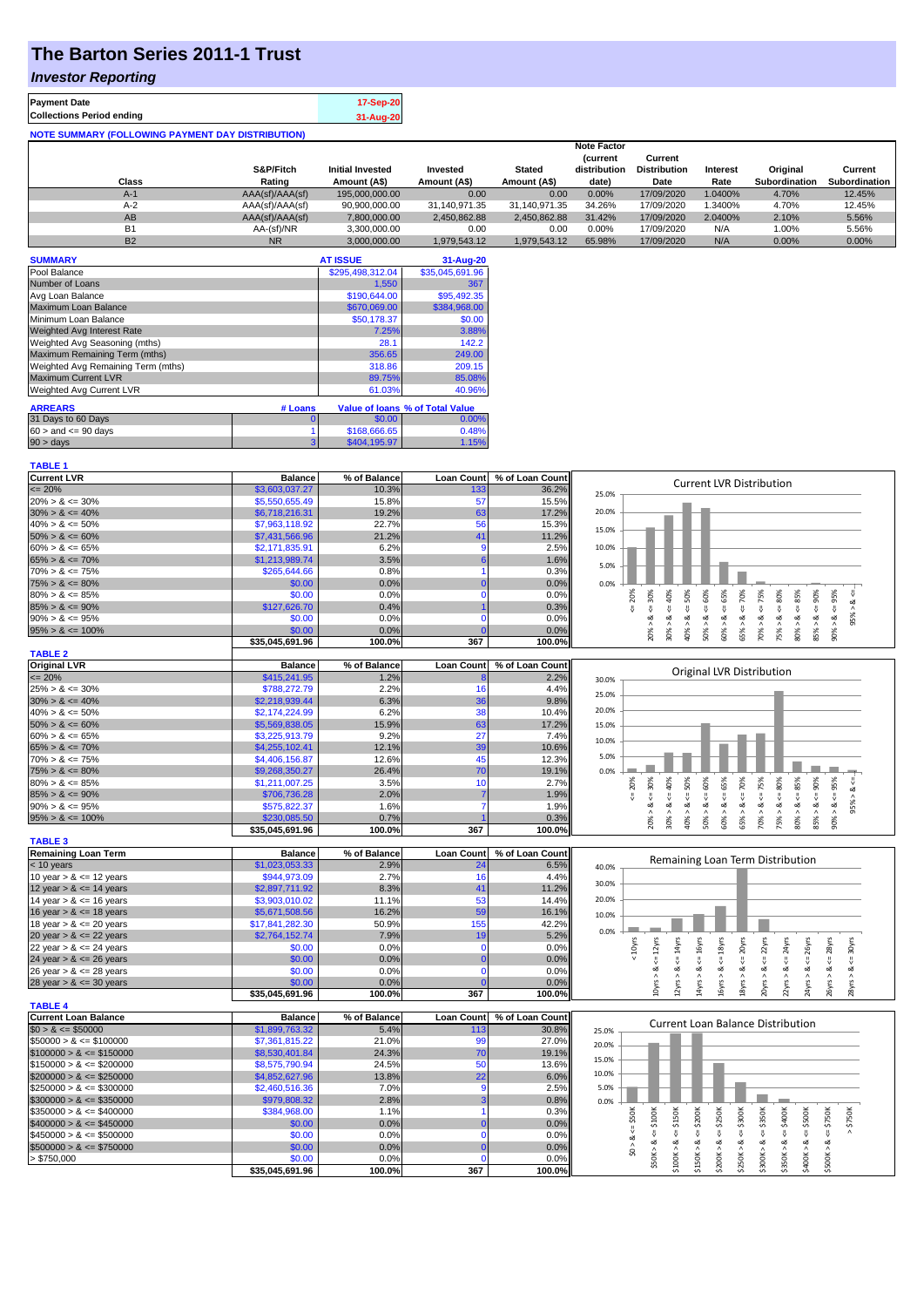## **The Barton Series 2011-1 Trust**

### *Investor Reporting*

| <b>Payment Date</b>                              |                                   | 17-Sep-20            |                   |                         |                                                                                                                                                                                                                                                   |
|--------------------------------------------------|-----------------------------------|----------------------|-------------------|-------------------------|---------------------------------------------------------------------------------------------------------------------------------------------------------------------------------------------------------------------------------------------------|
| <b>Collections Period ending</b>                 |                                   | 31-Aug-20            |                   |                         |                                                                                                                                                                                                                                                   |
| <b>TABLE 5</b>                                   |                                   |                      |                   |                         |                                                                                                                                                                                                                                                   |
| <b>Loan Seasoning</b>                            | <b>Balance</b>                    | % of Balance         | <b>Loan Count</b> | % of Loan Count         | Loan Seasoning Distribution                                                                                                                                                                                                                       |
| $\leq$ 6 mths                                    | \$0.00                            | 0.0%                 |                   | 0.0%                    | 12.0%                                                                                                                                                                                                                                             |
| $> 8 \le 12$ mth                                 | \$0.00                            | 0.0%                 |                   | 0.0%                    | 10.0%                                                                                                                                                                                                                                             |
| $12 > 8 \le 18$ mths                             | \$0.00                            | 0.0%                 | $\Omega$          | 0.0%                    | 8.0%                                                                                                                                                                                                                                              |
| $18 > 8 \le 24$ mths                             | \$0.00                            | 0.0%                 | $\Omega$          | 0.0%                    | 6.0%                                                                                                                                                                                                                                              |
| $2 > 8 \le 3$ years                              | \$0.00<br>\$0.00                  | 0.0%<br>0.0%         | n                 | 0.0%<br>0.0%            | 4.0%                                                                                                                                                                                                                                              |
| $3 > 8 \le 4$ years<br>$4 > 8 \le 5$ years       | \$0.00                            | 0.0%                 |                   | 0.0%                    |                                                                                                                                                                                                                                                   |
| $5 > 8 \le 6$ years                              | \$0.00                            | 0.0%                 | $\Omega$          | 0.0%                    | 2.0%                                                                                                                                                                                                                                              |
| $6 > 8 \le 7$ years                              | \$0.00                            | 0.0%                 |                   | 0.0%                    | 0.0%                                                                                                                                                                                                                                              |
| $7 > 8 \le 8$ years                              | \$0.00                            | 0.0%                 | 0                 | 0.0%                    | 6 mths<br>$12 > 8$ , $\lt = 18$ mths<br>24 mths<br>$2 > 8 < 3$ years<br>$8 > 8 < = 9$ years<br>$\leq 12$ mth<br>$3 > 8$ <= 4 years<br>$4 > 8$ <= 5 years<br>$5 > 8$ <= 6 years<br>$6 > 8 \le z$ years<br>$\le$ = 10 years<br>$7 > 8 <$ <= 8 years |
| $8 > 8 \le 9$ years                              | \$0.00                            | 0.0%                 |                   | 0.0%                    |                                                                                                                                                                                                                                                   |
| $9 > 8 \le 10$ years                             | \$3,469,476.28                    | 9.9%                 | 25                | 6.8%                    | $18 > 8 < =$<br>⊗<br>∧<br>ಷ                                                                                                                                                                                                                       |
| > 10 years                                       | \$31,576,215.68                   | 90.1%                | 342               | 93.2%                   | $^\wedge_\mathfrak{g}$                                                                                                                                                                                                                            |
|                                                  | \$35,045,691.96                   | 100.0%               | 367               | 100.0%                  |                                                                                                                                                                                                                                                   |
| <b>TABLE 6</b>                                   |                                   |                      |                   |                         |                                                                                                                                                                                                                                                   |
| Postcode Concentration (top 10 by value)<br>5700 | <b>Balance</b><br>\$1,369,802.48  | % of Balance<br>3.9% | <b>Loan Count</b> | % of Loan Count<br>4.4% | Geographic Distribution                                                                                                                                                                                                                           |
| 2617                                             | \$947,095.83                      | 2.7%                 | Б                 | 1.4%                    | 0.1%<br>17.9%                                                                                                                                                                                                                                     |
| 2602                                             | \$861,067.69                      | 2.5%                 |                   | 1.6%                    |                                                                                                                                                                                                                                                   |
| 5159                                             | \$822,794.12                      | 2.3%                 | 6                 | 1.6%                    |                                                                                                                                                                                                                                                   |
| 2605                                             | \$816,388.14                      | 2.3%                 |                   | 1.4%                    | 5.1%                                                                                                                                                                                                                                              |
| 2620                                             | \$800,860.64                      | 2.3%                 | 6                 | 1.6%                    |                                                                                                                                                                                                                                                   |
| 5108                                             | \$770,079.56                      | 2.2%                 |                   | 1.9%                    | 53.7%                                                                                                                                                                                                                                             |
| 5162                                             | \$746,990.14                      | 2.1%                 |                   | 1.9%                    |                                                                                                                                                                                                                                                   |
| 6210                                             | \$669,622.64                      | 1.9%                 |                   | 1.6%                    | 23.2%                                                                                                                                                                                                                                             |
| 2906                                             | \$646,090.70                      | 1.8%                 |                   | 1.9%                    |                                                                                                                                                                                                                                                   |
| <b>TABLE 7</b>                                   |                                   |                      |                   |                         |                                                                                                                                                                                                                                                   |
| <b>Geographic Distribution</b>                   | <b>Balance</b>                    | % of Balance         | Loan Count        | % of Loan Count         | $\blacksquare$ SA<br>ACT NSW WA Other                                                                                                                                                                                                             |
| <b>Australian Capital Territory</b>              | \$8,120,367.46                    | 23.2%                | 70                | 19.1%                   |                                                                                                                                                                                                                                                   |
| New South Wales                                  | \$1,787,519.99                    | 5.1%                 | 14                | 3.8%                    |                                                                                                                                                                                                                                                   |
| Northern Territory                               | \$0.00                            | 0.0%                 | O                 | 0.0%                    | Metro / Non-Metro / Inner City Distribution                                                                                                                                                                                                       |
| Queensland                                       | \$0.00                            | 0.0%                 | $\Omega$          | 0.0%                    | 0.6%<br>16.0%                                                                                                                                                                                                                                     |
| South Australia                                  | \$18,821,578.60                   | 53.7%                | 227               | 61.9%                   |                                                                                                                                                                                                                                                   |
| Tasmania                                         | \$0.00                            | 0.0%                 | O                 | 0.0%                    |                                                                                                                                                                                                                                                   |
| Victoria                                         | \$50,982.39                       | 0.1%                 |                   | 0.5%                    |                                                                                                                                                                                                                                                   |
| Western Australia                                | \$6,265,243.52<br>\$35,045,691.96 | 17.9%<br>100.0%      | 54<br>367         | 14.7%<br>100.0%         |                                                                                                                                                                                                                                                   |
| <b>TABLE 8</b>                                   |                                   |                      |                   |                         |                                                                                                                                                                                                                                                   |
| Metro/Non-Metro/Inner-City                       | <b>Balance</b>                    | % of Balance         | Loan Count        | % of Loan Count         |                                                                                                                                                                                                                                                   |
| Metro                                            | \$29,231,174.53                   | 83.4%                | 302               | 82.3%                   | 83.4%                                                                                                                                                                                                                                             |
| Non-metro                                        | \$5,595,178.64                    | 16.0%                | 63                | 17.2%                   |                                                                                                                                                                                                                                                   |
| Inner city                                       | \$219,338.79                      | 0.6%                 |                   | 0.5%                    |                                                                                                                                                                                                                                                   |
|                                                  | \$35,045,691.96                   | 100.0%               | 367               | 100.0%                  | ■ Metro<br>Non-metro<br>Inner city                                                                                                                                                                                                                |
| <b>TABLE 9</b>                                   |                                   |                      |                   |                         |                                                                                                                                                                                                                                                   |
|                                                  |                                   |                      |                   |                         |                                                                                                                                                                                                                                                   |
| <b>Property Type</b>                             | <b>Balance</b>                    | % of Balance         | <b>Loan Count</b> | % of Loan Count         |                                                                                                                                                                                                                                                   |
| <b>Residential House</b>                         | \$32,284,095.29                   | 92.1%                | 336               | 91.6%                   | Occupancy Type Distribution                                                                                                                                                                                                                       |
| <b>Residential Unit</b>                          | \$2,761,596.67                    | 7.9%                 | 31                | 8.4%                    | 5.6%                                                                                                                                                                                                                                              |
| Rural                                            | \$0.00                            | 0.0%                 | C                 | 0.0%                    |                                                                                                                                                                                                                                                   |
| Semi-Rural                                       | \$0.00                            | 0.0%                 | $\Omega$          | 0.0%                    |                                                                                                                                                                                                                                                   |
| <b>High Density</b>                              | \$0.00                            | 0.0%                 |                   | 0.0%                    |                                                                                                                                                                                                                                                   |
|                                                  | \$35,045,691.96                   | 100.0%               | 367               | 100.0%                  |                                                                                                                                                                                                                                                   |
| <b>TABLE 10</b>                                  |                                   |                      |                   |                         |                                                                                                                                                                                                                                                   |
| <b>Occupancy Type</b>                            | <b>Balance</b>                    | % of Balance         | Loan Count        | % of Loan Count         |                                                                                                                                                                                                                                                   |
| <b>Owner Occupied</b>                            | \$33,087,010.47                   | 94.4%                | 343               | 93.5%                   |                                                                                                                                                                                                                                                   |
| Investment                                       | \$1,958,681.49<br>\$35,045,691.96 | 5.6%<br>100.0%       | 24<br>367         | 6.5%<br>100.0%          |                                                                                                                                                                                                                                                   |
| <b>TABLE 11</b>                                  |                                   |                      |                   |                         | 94.4%                                                                                                                                                                                                                                             |
| <b>Employment Type Distribution</b>              | <b>Balance</b>                    | % of Balance         | <b>Loan Count</b> | % of Loan Count         | Owner Occupied<br>Investment                                                                                                                                                                                                                      |
| Contractor                                       | \$381,215.97                      | 1.1%                 |                   | 1.6%                    |                                                                                                                                                                                                                                                   |
| Pay-as-you-earn employee (casual)                | \$1,098,514.28                    | 3.1%                 | 11                | 3.0%                    |                                                                                                                                                                                                                                                   |
| Pay-as-you-earn employee (full time)             | \$27,488,586.65                   | 78.4%                | 276               | 75.2%                   | <b>LMI Provider Distribution</b>                                                                                                                                                                                                                  |
| Pay-as-you-earn employee (part time)             | \$2,569,975.01                    | 7.3%                 | 32                | 8.7%                    | 5.5%                                                                                                                                                                                                                                              |
| Self employed                                    | \$1,444,161.66                    | 4.1%                 | 14                | 3.8%                    |                                                                                                                                                                                                                                                   |
| No data                                          | \$2,063,238.39                    | 5.9%                 | 28                | 7.6%                    |                                                                                                                                                                                                                                                   |
| <b>TABLE 12</b>                                  | \$35,045,691.96                   | 100.0%               | 367               | 100.0%                  |                                                                                                                                                                                                                                                   |
| <b>LMI Provider</b>                              | <b>Balance</b>                    | % of Balance         | <b>Loan Count</b> | % of Loan Count         |                                                                                                                                                                                                                                                   |
| QBE                                              | \$33,113,760.00                   | 94.5%                | 354               | 96.5%                   |                                                                                                                                                                                                                                                   |
| Genworth                                         | \$1,931,931.96                    | 5.5%                 | 13                | 3.5%                    |                                                                                                                                                                                                                                                   |
|                                                  | \$35,045,691.96                   | 100.0%               | 367               | 100.0%                  |                                                                                                                                                                                                                                                   |
| <b>TABLE 13</b>                                  |                                   |                      |                   |                         | 94.5%                                                                                                                                                                                                                                             |
| <b>Arrears</b>                                   | <b>Balance</b>                    | % of Balance         | <b>Loan Count</b> | % of Loan Count         | $\blacksquare$ QBE<br>Genworth                                                                                                                                                                                                                    |
| <= 0 days                                        | \$33,818,571.97                   | 96.5%                | 358               | 97.5%                   |                                                                                                                                                                                                                                                   |
| $0 >$ and $\leq$ 30 days                         | \$654,257.37                      | 1.9%                 |                   | 1.4%                    |                                                                                                                                                                                                                                                   |
| $30 >$ and $\leq 60$ days                        | \$0.00                            | 0.0%                 |                   | 0.0%                    | Interest Rate Type Distribution                                                                                                                                                                                                                   |
| $60 >$ and $\leq 90$ days                        | \$168,666.65                      | 0.5%                 |                   | 0.3%                    | 9.5%                                                                                                                                                                                                                                              |
| 90 > days                                        | \$404,195.97                      | 1.2%                 |                   | 0.8%                    |                                                                                                                                                                                                                                                   |
| <b>TABLE 14</b>                                  | \$35,045,691.96                   | 100.0%               | 367               | 100.0%                  |                                                                                                                                                                                                                                                   |
| <b>Interest Rate Type</b>                        | <b>Balance</b>                    | % of Balance         | <b>Loan Count</b> | % of Loan Count         |                                                                                                                                                                                                                                                   |
| Variable                                         | \$31,722,765.97                   | 90.5%                | 338               | 92.1%                   |                                                                                                                                                                                                                                                   |
| Fixed                                            | \$3,322,925.99                    | 9.5%                 | 29                | 7.9%                    |                                                                                                                                                                                                                                                   |
|                                                  | \$35,045,691.96                   | 100.0%               | 367               | 100.0%                  |                                                                                                                                                                                                                                                   |
| <b>TABLE 15</b>                                  |                                   |                      |                   |                         |                                                                                                                                                                                                                                                   |
| <b>Weighted Ave Interest Rate</b>                | <b>Balance</b>                    | <b>Loan Count</b>    |                   |                         | 90.5%<br>■ Variable<br>Fixed                                                                                                                                                                                                                      |